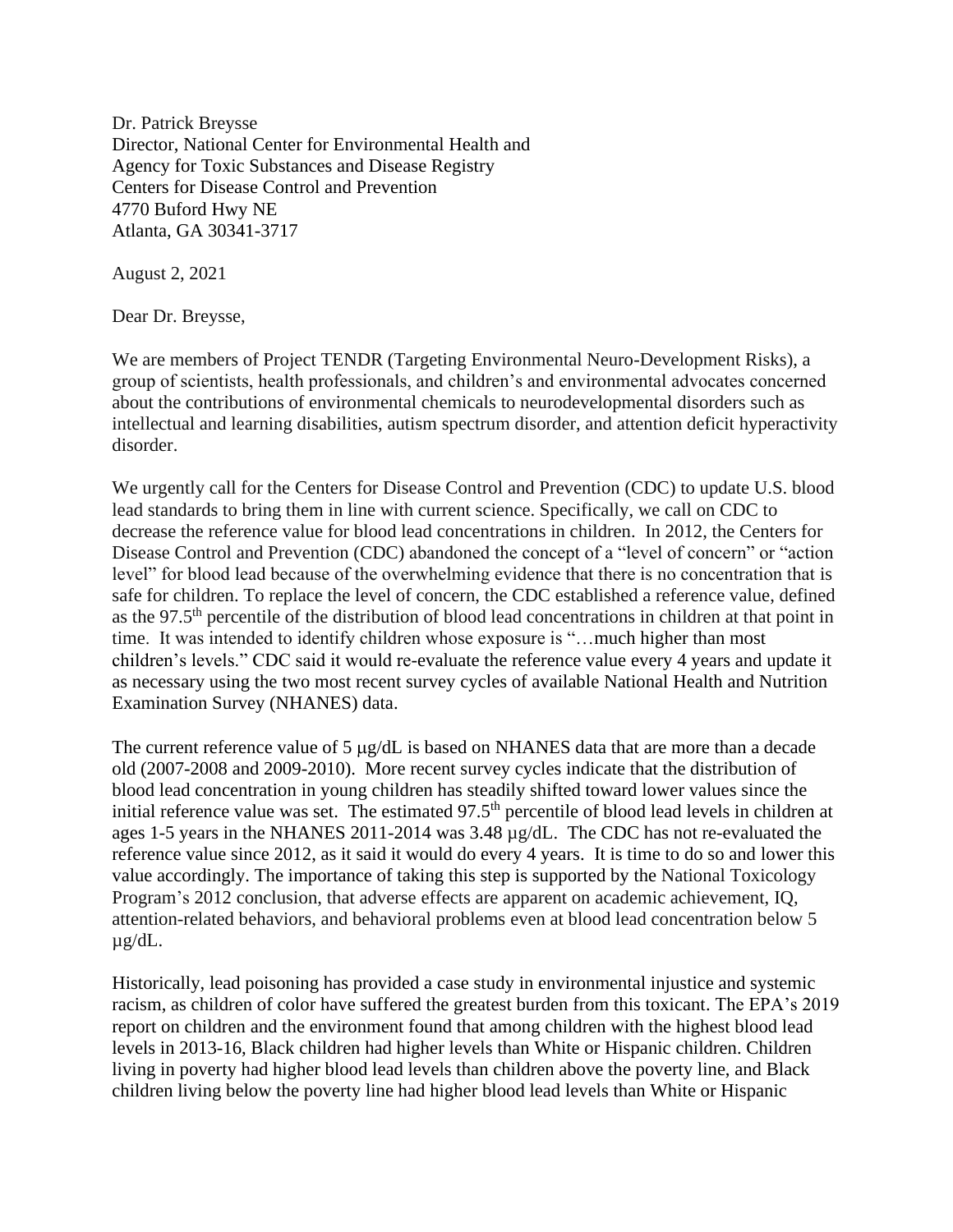children living below the poverty line. These differences have life-long consequences. The lifetime earnings lost due to childhood lead exposure are estimated to be 46-55% higher for Black children than for White or Hispanic children. It is critical to continue the efforts to close the disparity between Black children and children of other race/ethnicities.

The current 5  $\mu$ g/dL blood lead reference level (BLRL) serves as the basis for numerous regulations that seek to reduce children's exposure to lead sources and improve health outcomes. The U.S. Environmental Protection Agency (EPA), one of the lead agencies on the President's Task Force on Environmental Health Risks and Safety Risks to Children, helped to develop a federal action plan to address childhood lead exposure and identified several key regulatory actions to reduce children's harm from lead. These regulations include the Lead and Copper Rule (LCR), which regulates the control and monitoring of lead in drinking water as well as the lead National Ambient Air Quality Standards (NAAQS), which sets limits for allowable levels of lead in air emissions. Practically speaking, EPA is currently overhauling the LCR and is using a costbenefits analysis to demonstrate how revisions to the LCR are expected to result in significant health benefits. One key component to the benefits analysis includes the use of the BLRL to help quantify the incremental contribution of blood lead concentrations (at or below 5 μg/dL) to cognitive function in children from three months to 16 years of age. The lead NAAQS has not been changed since 2008 and is at the early stages of a new five-year review cycle. Scientists have been calling for a more stringent lead NAAQS, noting that while lead emissions have decreased over time, there are still hundreds of tons of lead emitted into the air via anthropogenic sources, according to EPA's National Emissions Inventory. In the current review cycle, EPA is well positioned to finally strengthen the lead NAAQS and will undoubtedly use the CDC BLRL in its quantitative analysis of human exposure health risk assessment – as it has done in previous reviews.

Lead-based paint and lead contaminated dust remains the most significant source of lead exposure in most children. In 2017, the U.S. Department of Housing and Urban Development (HUD) revised its Lead Safe Housing Rule to modify the definition of "elevated blood lead level" ("EBLL") so hazard reduction requirements – including remedial action – to reduce lead dust in homes are triggered when a child presents with a blood lead level of  $5 \mu g/dL$  (rather than the previous 20  $\mu$ g/dL) to align with the CDC's reference level. Importantly, HUD's definition of EBLL states that when CDC changes the reference value, HUD intends to apply the changed reference value as the basis for defining elevated blood lead in children and the level at which action should be taken to reduce lead-based environmental hazards. Any revision to the reference level will undoubtedly affect the underlying parameters used to improve these and other federal regulations concerning lead exposure.

As Project TENDR has previously advocated, primary prevention of children's lead exposure is the key to reducing the ills that it causes. Exposure to any amount of lead threatens the developing brain. Reducing the reference value will benefit children from all racial and ethnic backgrounds and be an important step forward in terms of identifying children who are at greatest risk of such harms and eliminating the disparities that currently result in the greatest burden falling on Black children and children living in poverty.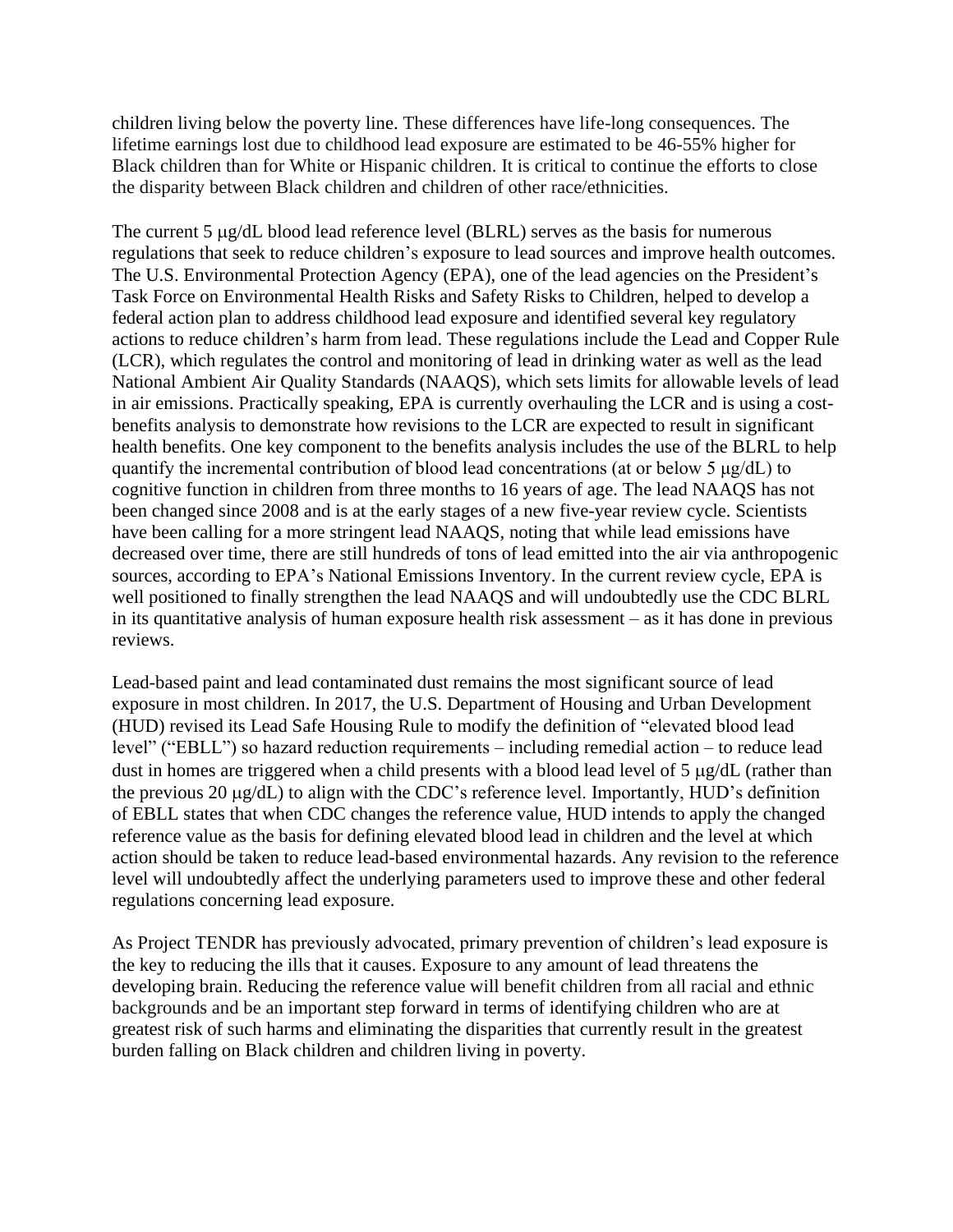Thank you for your consideration of this letter. We would be glad to discuss this issue with you and your staff.

Sincerely,

Jerry P Abraham, MD MPH CMQ\* Director, Kedren Vaccines Representative, National Hispanic Medical Association

Dr. Laura Anderko PhD RN\* M. Fitzpatrick College of Nursing Villanova University

John R. Balmes, MD\* Prof. of Medicine, UCSF; Prof. Environmental Health Sciences, UC Berkeley Director, Northern Calif Center for Occupational & Environmental Health UC Berkeley-UC Davis-UCSF

David C. Bellinger, PhD, MSc\* Research Director, Boston Children's Hospital Professor, Harvard Medical School and Harvard T.H. Chan School of Public Health

Deborah Bennett, PhD\* Professor, Department of Public Health Sciences School of Medicine, University of California, Davis

Linda S. Birnbaum, PhD, DABT, ATS\* Scientist Emeritus and Former Director (retired), National Institute of Environmental Health Sciences and National Toxicology Program Scholar in Residence, Nicholas School of the Environment Duke University

Asa Bradman, PhD, MS\* Professor, Department of Public Health University of California, Merced

Charlotte Brody, RN\* National Director Healthy Babies Bright Futures

Carla Campbell, MD, MS\* Associate Professor of Public Health, Retired University of Texas at El Paso, El Paso, Texas

Aimin Chen, MD, PhD\* Professor of Epidemiology, Department of Biostatistics, Epidemiology and Informatics (DBEI) Center of Excellence in Environmental Toxicology (CEET) Perelman School of Medicine, University of Pennsylvania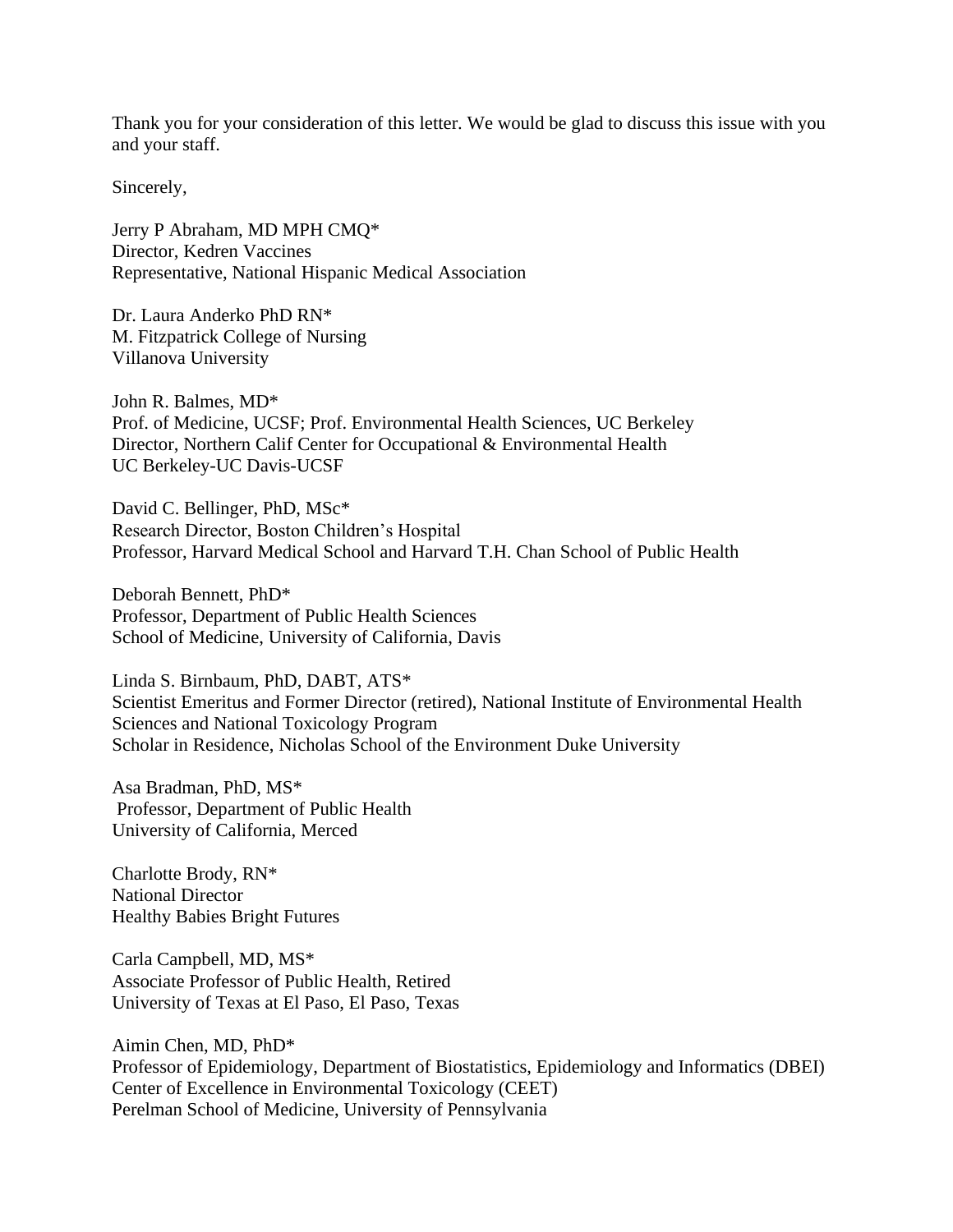Jeanne A. Conry, MD, PhD\* President, Environmental Health Leadership Foundation President-Elect, International Federation of Gynaecology & Obstetrics

Kristie Ellickson, PhD\* Adjunct, Division of Environmental Health School of Public Health, University of Minnesota

Stephanie M. Engel, PhD\* Professor, Department of Epidemiology, Gillings School of Global Public Health University of North Carolina, Chapel Hill

Brenda Eskenazi, PhD\* Professor of the Graduate School Director, Center for Environmental Research and Children's Health (CERCH) School of Public Health, University of California, Berkeley

Robert M. Gould, MD\* Associate Adjunct Prof, Program on Reproductive Health and Environment, UCSF School of Medicine Past President, Physicians for Social Responsibility

Tracy Gregoire\* Healthy Children Project Director Learning Disabilities Association of America

Russ Hauser, MD, ScD, MPH\* Frederick Lee Hisaw Professor of Reproductive Physiology, Professor of Environmental and Occupational Epidemiology, Harvard T.H. Chan School of Public Health Professor of Obstetrics, Gynecology and Reproductive Biology, Harvard Medical School

Shelley A. Hearne, DrPH\* Executive Director, Forsythia Foundation Inaugural Deans Sommer and Klag Professor of the Practice for Public Health Advocacy Director, Center for Public Health Advocacy Johns Hopkins University Bloomberg School of Public Health

Irva Hertz-Picciotto, PhD, MPH\* Director, UC Davis Environmental Health Sciences Center Professor, Dept. of Public Health Sciences & Medical Investigations of Neurodevelopmental Disorders (MIND) Institute, University of California, Davis

Deborah Hirtz, MD\* Professor, Neurological Sciences and Pediatrics University of Vermont School of Medicine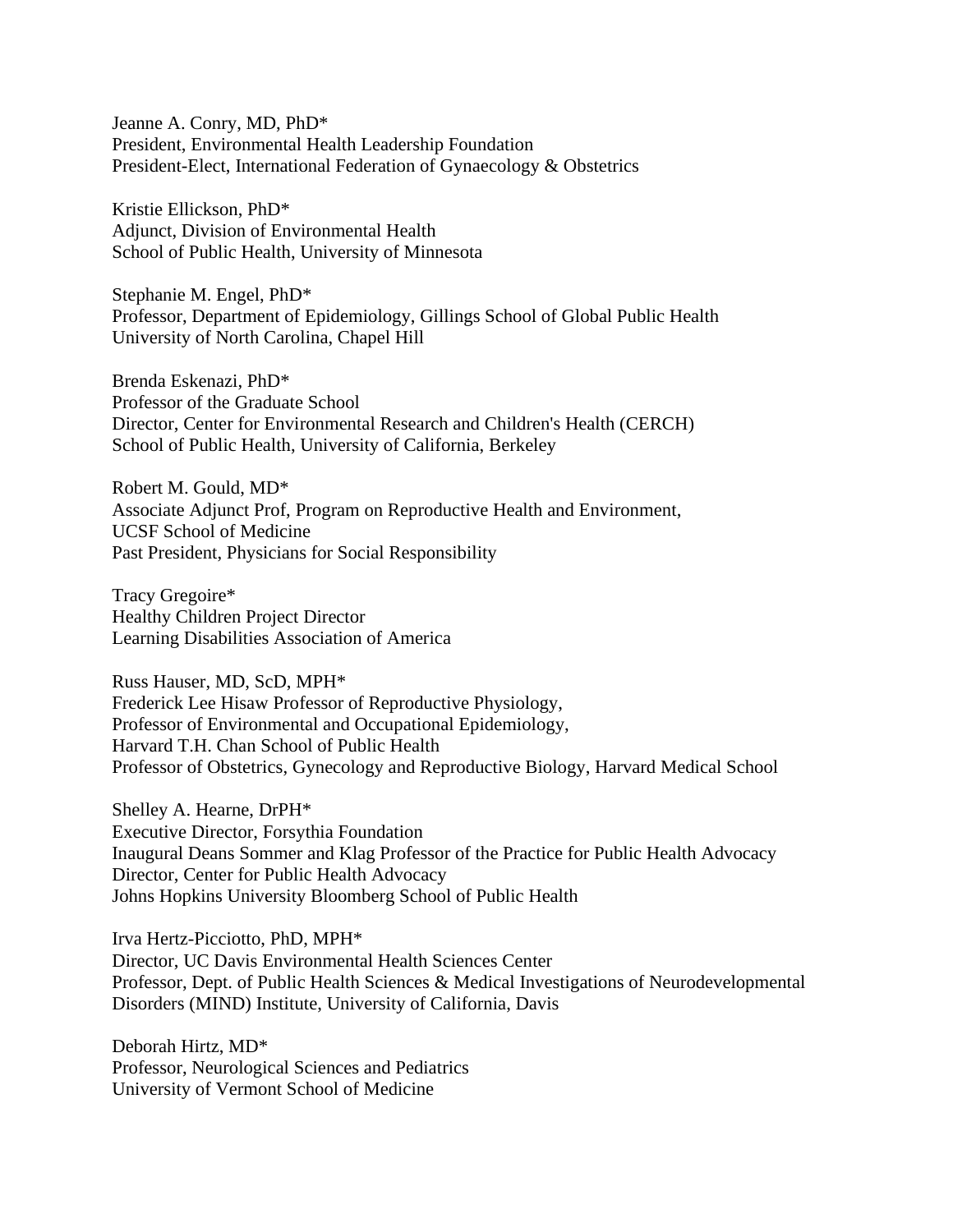Katie Huffling, RN, MS, CNM\* Executive Director Alliance of Nurses for Healthy Environments

Margaret R. Karagas, MS, PhD\* Professor & Chair, Department of Epidemiology Director, Children's Environmental Health & Disease Prevention Research Center Geisel School of Medicine, Dartmouth College

Tanya Khemet Taiwo, PhD, CPM, MPH\* Assistant Professor, Department of Midwifery, Bastyr University Co-Director, Environmental Health Sciences Center, UC Davis

Philip J. Landrigan, MD, MSc, FAAP\* Director, Global Public Health Program Director, Global Observatory on Pollution and Health Professor of Biology, Boston College

Arthur Lavin, MD, FAAP\* Pediatrician, Advanced Pediatrics Associate Clinical Professor of Pediatrics Case Western Reserve University School of Medicine

Michelle Mabson, MPH, MS\* Staff Scientist, Earthjustice Chief Advocacy Officer, Black Millennials 4 Flint

Emily Marquez, PhD\* Staff Scientist, Pesticide Action Network North America

Mark Miller, MD, MPH\* Director, University of California San Francisco Pediatric Environmental Health Specialty Unit

Pamela Miller, MS\* Executive Director, Alaska Community Action on Toxics Co-Chair, International Pollutants Elimination Network

Mark A. Mitchell MD, MPH, FACPM\* Co-Chair, Commission on Environmental Health National Medical Association

Rachel Morello-Frosch, PhD, MPH\* Professor, Department of Environmental Science, Policy and Management Professor, School of Public Health University of California, Berkeley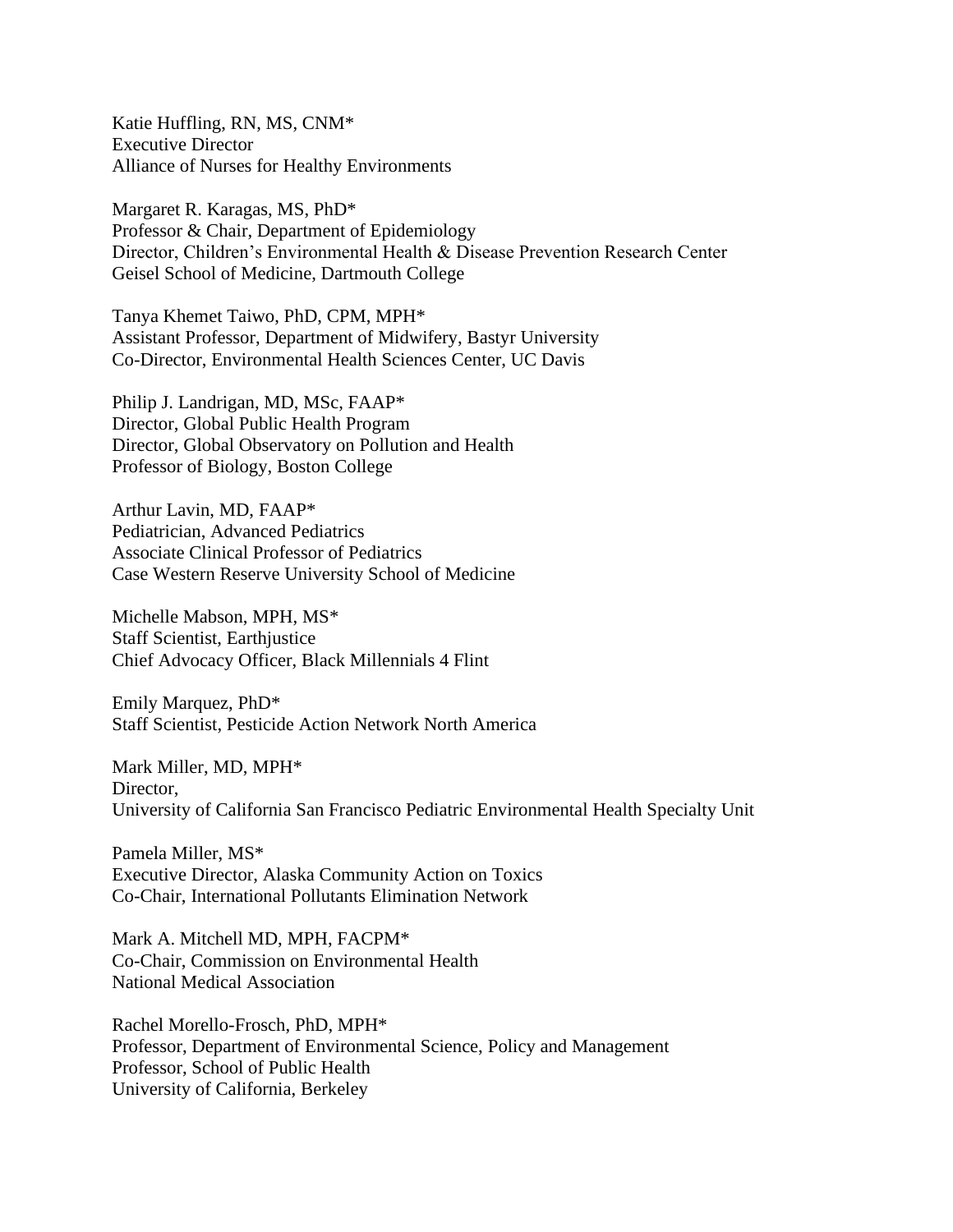Heather B. Patisaul, PhD\* Associate Dean for Research and Professor, College of Sciences, Center for Human Health and the Environment, WM Keck Center for Behavioral Biology NC State University

Jerome A. Paulson, MD, FAAP\* Professor Emeritus, Pediatrics and of Environmental & Occupational Health George Washington University School of Medicine and Health Sciences George Washington University Milken Institute School of Public Health

Frederica Perera, DrPH, PhD\* Professor of Public Health Director, Translational Research Founding Director, Columbia Center for Children's Environmental Health, Mailman School of Public Health, Columbia University

Beate Ritz MD, PhD\* Professor of Epidemiology, Center for Occupational and Environmental Health Fielding School of Public Health, University of California Los Angeles

Leslie Rubin, MD\* Assoc. Prof., Dept. of Pediatrics, Morehouse School of Medicine Co-director, Southeast Pediatric Environmental Health Specialty Unit, Emory University Founder, Break the Cycle of Health Disparities, Inc.

Susan L. Schantz, PhD\* Professor Emeritus of Toxicology and Neuroscience Beckman Institute for Advanced Science and Technology University of Illinois, Urbana-Champaign

Veena Singla, PhD\* Senior Scientist Natural Resources Defense Council

Maureen Swanson, MPA\* Director of Environmental Risk Reduction & Project TENDR The Arc of the United States

Heather Volk, PhD\* Associate Professor, Dept. of Mental Health Johns Hopkins Bloomberg School of Public Health

Thomas Webster, PhD\* Professor, Dept. Environmental Health Boston University School of Public Health